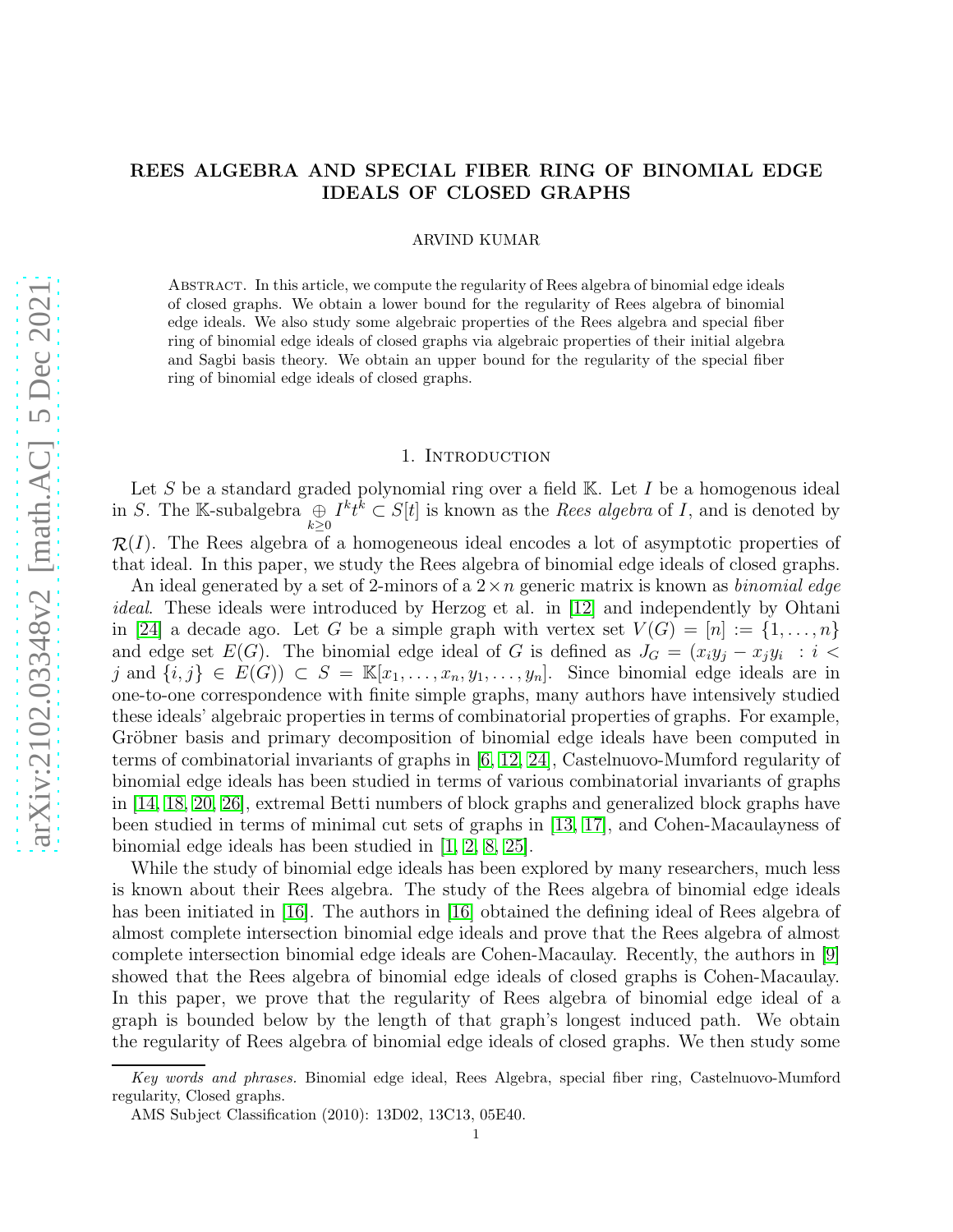algebraic properties of the Rees algebra of binomial edge ideals of closed graphs via algebraic properties of its initial algebra and Sagbi basis theory.

Another K-algebra associated with a homogeneous ideal is the special fiber ring. The *special fiber ring* of a homogeneous ideal *I* is the ring  $\mathcal{F}(I) = \mathcal{R}(I) / \mathfrak{m} \mathcal{R}(I) \cong \bigoplus_{k \geq 0} I^k / \mathfrak{m} I^k$ ,

where  $\mathfrak m$  is the homogeneous maximal ideal of S. Nothing much is known about the special fiber ring of binomial edge ideals. The author in [\[19\]](#page-8-12) proved that the special fiber ring of binomial edge ideals of forests is a polynomial ring. In this paper, we study the special fiber ring of binomial edge ideals of closed graphs. We prove that the special fiber ring of binomial edge ideals of closed graphs is Koszul and Cohen-Macaulay normal. We obtain the analytic spread of binomial edge ideals of closed graphs in terms of the number of vertices and the number of indecomposable components of G. We also obtain an upper bound for the regularity of the special fiber ring of binomial edge ideals of closed graphs.

The article is organized as follows. The second section contains all the necessary definitions and notation required in the rest of the article. In Section 3, we study the Rees algebra of binomial edge ideals of closed graphs. We study the special fiber ring of binomial edge ideals of closed graphs in Section 4.

# 2. Preliminaries

In this section, we collect all the notions that we use in this paper. We first recall all the necessary definitions from graph theory.

Let G be a simple graph with the vertex set [n] and edge set  $E(G)$ . A graph on [n] is said to be a *complete graph*, if  $\{i, j\} \in E(G)$  for all  $1 \leq i < j \leq n$ . The complete graph on [n] is denoted by  $K_n$ . For  $A \subseteq V(G)$ ,  $G[A]$  denotes the *induced subgraph* of G on the vertex set A, that is, for  $i, j \in A$ ,  $\{i, j\} \in E(G[A])$  if and only if  $\{i, j\} \in E(G)$ . A subset U of  $V(G)$  is said to be a *clique* if  $G[U]$  is a complete graph. A vertex is said to be a *simplicial vertex* if it belongs to exactly one maximal clique. The *clique number* of a graph G, denoted by  $\omega(G)$ , is the maximum size of the maximal cliques of G. For a vertex v,  $N_G(v) = \{u \in V(G) : \{u, v\} \in E(G)\}\$ denotes the *neighborhood* of v in G. The *degree* of a vertex v, denoted by  $\deg_G(v)$ , is  $|N_G(v)|$ . A *cycle* is a connected graph G with  $\deg_G(v) = 2$ for all  $v \in V(G)$ . A connected graph is a *tree* if it does not have a cycle. A graph is said to be a *forest* if each connected component is a tree. A graph G is said to be *bipartite* if there is a bipartition of  $V(G) = V_1 \sqcup V_2$  such that for each  $i = 1, 2$ , no two of the vertices of  $V_i$  are adjacent. A graph is called a *non-bipartite* graph if it is not a bipartite graph. A subset M of  $E(G)$  is said to be a *matching* of G if  $e \cap e' = \emptyset$  for every pair  $e, e' \in M$  with  $e \neq e'$ . The *matching number* of a graph  $G$ , denoted by  $mat(G)$ , is the maximum size of the maximal matchings of G. A matching M is said to be a *perfect matching* if  $V(G) = \bigcup_{e \in M} e$ . A graph  $G$  is said to be  $H$ -free if  $H$  is not an induced subgraph of  $G$ .

We recall the notation of decomposability from [\[25\]](#page-8-9). A graph G is called *decomposable*, if there exist subgraphs  $G_1$  and  $G_2$  such that G is obtained by identifying a simplicial vertex  $v_1$  of  $G_1$  with a simplicial vertex  $v_2$  of  $G_2$ , i.e.,  $G = G_1 \cup G_2$  with  $V(G_1) \cap V(G_2) = \{v\}$ such that v is a simplicial vertex of both  $G_1$  and  $G_2$ . A graph G is called *indecomposable*, if it is not decomposable. Up to ordering, G has a unique decomposition into indecomposable subgraphs, i.e., there exist  $G_1, \ldots, G_r$  indecomposable induced subgraphs of G with  $G =$  $G_1 \cup \cdots \cup G_r$  such that for each  $i \neq j$ , either  $V(G_i) \cap V(G_j) = \emptyset$  or  $V(G_i) \cap V(G_j) = \{v\}$ and v is a simplicial vertex of both  $G_i$  and  $G_j$ .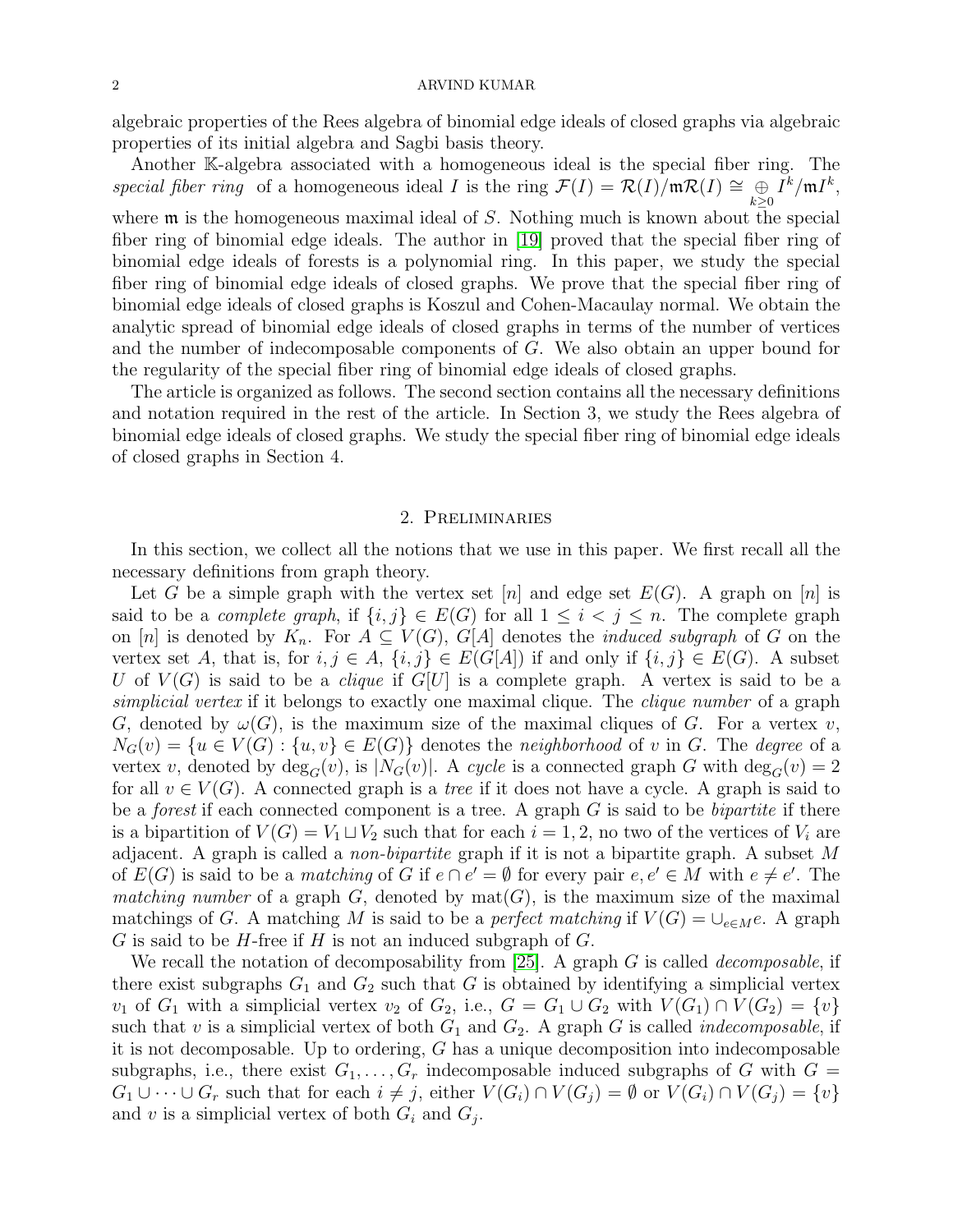Now, we recall all the necessary notation from commutative algebra. Let  $R = \mathbb{K}[x_1, \ldots, x_m]$ be a standard graded polynomial ring over an arbitrary field  $K$  and  $M$  be a finitely generated graded R-module. Let

$$
0 \longrightarrow \bigoplus_{j \in \mathbb{Z}} R(-j)^{\beta_{p,j}^R(M)} \xrightarrow{\phi_p} \cdots \xrightarrow{\phi_1} \bigoplus_{j \in \mathbb{Z}} R(-j)^{\beta_{0,j}^R(M)} \xrightarrow{\phi_0} M \longrightarrow 0,
$$

be the minimal graded free resolution of M, where  $R(-j)$  is the free R-module of rank 1 generated in degree *j*. The number  $\beta_{i,j}^R(M)$  is called the  $(i, j)$ -th graded Betti number of M. The *Castelnuovo-Mumford regularity (simply regularity) of* M, denoted by reg(M), is defined as

$$
reg(M) := max{j - i : \beta_{i,j}^R(M) \neq 0}.
$$

Let G be a graph on  $[n]$  and  $J_G$  be its binomial edge ideal in the standard graded polynomial ring  $S = \mathbb{K}[x_1, \ldots, x_n, y_1, \ldots, y_n]$ . Then, G is said to be *closed with respect to given labelling of vertices* if the generators of  $J<sub>G</sub>$  form a quadratic Gröbner basis of  $J<sub>G</sub>$  with respect to the lexicographic term order on S induced by  $x_1 > \cdots > x_n > y_1 > \cdots > y_n$ . We say that a graph is a *closed graph* if it is closed with respect to some labelling of vertices.

#### 3. Rees Algebra of binomial edge ideals of closed graphs

In this section, we study the regularity of Rees algebra of binomial edge ideals of closed graphs. We also study some other algebraic properties of  $\mathcal{R}(J_G)$  via algebraic properties of  $\mathcal{R}(\text{in}_{\sigma}(J_G))$  and Sagbi basis theory.

Let K be a field and  $S = K[x_1, \ldots, x_n]$  be a standard graded polynomial ring over K. Let A be a finitely generated K–subalgebra of S generated by homogeneous elements. Let  $\sigma$  be a term order for the monomials in S. The *initial algebra* of A with respect to the term order  $\sigma$  is the K–subalgebra of S generated by  $\{\text{in}_{\sigma}(f) : f \in A\}$ . Let  $A_i$  denote the homogeneous component of degree i. The K–vector space spanned by  $\{\text{in}_{\sigma}(f) : f \in A_i\}$  is denoted by  $in_{\sigma}(A_i)$ . It follows from [\[4,](#page-7-3) Proposition 2.4] that

$$
\text{in}_{\sigma}(A) = \bigoplus_{i \geq 0} \text{in}_{\sigma}(A_i).
$$

Moreover, the Hilbert functions of A and  $\text{in}_{\sigma}(A)$  concide.

Let I be a homogeneous ideal in S. The *Rees algebra* of I is defined as

$$
\mathcal{R}(I)=\underset{i\geq 0}{\oplus}I^it^i
$$

.

Throughout this article, we assume that  $I$  is an equi-generated homogeneous ideal. Let  $\{f_1, \ldots, f_m\}$  be a minimal homogeneous generating set of I, and  $R = S[t_1, \ldots, t_m]$  be a standard graded polynomial ring over K. Let  $\psi : R \to S[t]$  be the S-algebra homomorphism given by  $\psi(t_i) = f_i t$ . Then,  $R/\text{ker}(\psi) \simeq \text{Im}(\psi) = \mathcal{R}(I)$ , where  $\text{ker}(\psi)$  is a homogeneous ideal of R and it is called the *defining ideal* of R(I). The *relation type* of an ideal I is the largest t-degree of a minimal generator of the defining ideal of  $\mathcal{R}(I)$ . We say that I is of *linear type* if Rees algebra of I is isomorphic to the symmetric algebra of I. If the defining ideal of Rees algebra is generated by defining equations of the symmetric algebra and the defining equations of the special fiber ring, then we say that I is of *fiber type*.

Let  $\sigma$  be a term order for the monomials in S. Let  $\tau$  be term order for monomials in S[t] defined as follows: given two monomials  $u, v \in S$  and two integers  $i, j \geq 0$ , we have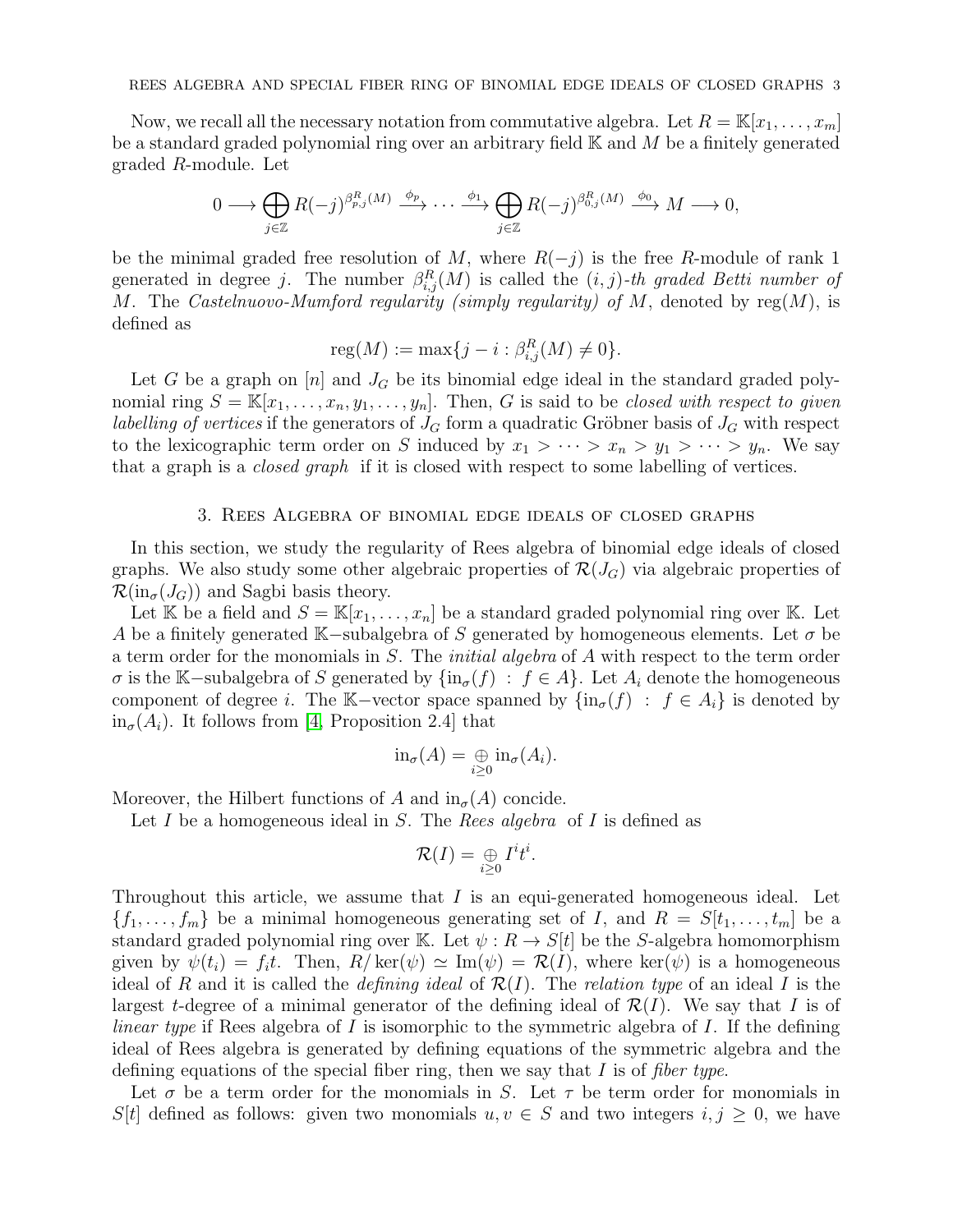$ut^i <_{\tau} vt^j$  if and only if  $i < j$  or  $i = j$  and  $u <_{\sigma} v$ . Then, the initial algebra of  $\mathcal{R}(I)$  with respect to the term order  $\tau$  is

$$
\mathrm{in}_{\tau}(\mathcal{R}(I))=\underset{i\geq 0}{\oplus}\mathrm{in}_{\sigma}(I^i)t^i.
$$

**Notation 3.1.** Let I be an equi-generated homogeneous ideal in S. Then, by  $reg(\mathcal{R}(I))$ , we *mean the regularity of*  $R/\text{ker}(\psi)$  *as*  $R$ -graded module.

<span id="page-3-0"></span>**Theorem 3.2.** Let  $I = (f_1, \ldots, f_m) \subset S$  be an equi-generated homogeneous ideal which *satisfies the followings:*

$$
(1) \text{ in}_{\sigma}(I) = (\text{in}_{\sigma}(f_1), \dots, \text{in}_{\sigma}(f_m));
$$
  

$$
(2) \text{ in}_{\sigma}(I^s) = (\text{in}_{\sigma}(I))^s, \text{ for all } s \geq 1;
$$

*(3)*  $\mathcal{R}(\text{in}_{\sigma}(I))$  *is Cohen-Macaulay.* 

 $Then, \, \text{reg}(\mathcal{R}(I)) = \text{reg}(\mathcal{R}(\text{in}_{\sigma}(I))).$ 

*Proof.* Since  $\text{in}_{\sigma}(I^s) = (\text{in}_{\sigma}(I))^s$ , for all  $s \geq 1$ , it follows from [\[4,](#page-7-3) Theorem 2.7] that  $\text{in}_{\tau}(\mathcal{R}(I)) = \mathcal{R}(\text{in}_{\sigma}(I)).$  Thus, it is enough to prove that  $\text{reg}(\mathcal{R}(I)) = \text{reg}(\text{in}_{\tau}(\mathcal{R}(I))).$  Since  $in_{\tau}(\mathcal{R}(I))$  is Cohen-Macaulay, by [\[4,](#page-7-3) Corollary 2.3],  $\mathcal{R}(I)$  is Cohen-Macaulay, and Krull dimension of  $\mathcal{R}(I)$  and  $\text{in}_{\tau}(\mathcal{R}(I))$  are same. It follows from [\[4,](#page-7-3) Proposition 2.4] that

$$
HS_{\mathcal{R}(I)}(\lambda) = HS_{\text{in}_{\tau}(\mathcal{R}(I))}(\lambda),
$$

and therefore,

$$
h_{\mathcal{R}(I)}(\lambda) = h_{\text{in}_{\tau}(\mathcal{R}(I))}(\lambda),
$$

where  $h_{\mathcal{R}(I)}(\lambda)$  is the h-polynomial of  $\mathcal{R}(I)$ . For a standard graded Cohen-Macaulay algebra  $S/J$ , it is well known that  $reg(S/J) = deg h_{S/J}(\lambda)$ , (see [\[7,](#page-8-13) Section 4.1]). Therefore,  $\text{reg}(\mathcal{R}(I)) = \text{deg }h_{\mathcal{R}(I)}(\lambda)$  and  $\text{reg}(\text{in}_{\tau}(\mathcal{R}(I))) = \text{deg }h_{\text{in}_{\tau}(\mathcal{R}(I))}(\lambda)$ . Hence,

$$
reg(\mathcal{R}(I)) = reg(in_{\tau}(\mathcal{R}(I))) = reg(\mathcal{R}(in_{\sigma}(I)))
$$

which proves the assertion.

Let G be a graph on  $[n]$  and  $J_G$  be its binomial edge ideal in the standard graded polynomial ring  $S = \mathbb{K}[x_1,\ldots,x_n,y_1,\ldots,y_n]$ . Let  $\sigma$  be the lexicographic term order on S induced by  $x_1 > \cdots > x_n > y_1 > \cdots > y_n$ . A graph G is said to be *closed with respect to given labelling of vertices* if the generators of  $J<sub>G</sub>$  form a quadratic Gröbner basis of  $J<sub>G</sub>$  with respect to the term order σ. We say that a graph is a *closed graph* if it is closed with respect to some labelling of vertices. Set  $R = S[T_{\{i,j\}} : \{i,j\} \in E(G)$  with  $i < j$  to be standard graded poynomial ring over K.

We now compute the regularity of Rees algebra of binomial edge ideals of closed graphs.

<span id="page-3-1"></span>Theorem 3.3. *Let* G *be a closed graph on* [n] *with respect to given labelling of vertices. Assume that* G *has no isolated vertices. Then,*

$$
reg(\mathcal{R}(J_G)) = reg(\mathcal{R}(in_{\sigma}(J_G))) = n - c,
$$

*where* c *is the number of connected components of* G*.*

*Proof.* Since G is a closed graph with respect to given labelling of vertices, by [\[12,](#page-8-0) Theorem 1.1],  $\text{in}_{\sigma}(J_G) = (x_i y_j : i < j, \{i, j\} \in E(G))$ . By [\[9,](#page-8-11) Equation 3],  $\text{in}_{\sigma}(J_G^s) = (\text{in}_{\sigma}(J_G))^s$ , for all  $s \geq 1$  and by [\[9,](#page-8-11) Proposition 2.9],  $\mathcal{R}(\text{in}_{\sigma}(J_G))$  is Cohen-Macaulay. Thus, by Theorem [3.2,](#page-3-0)  $\text{reg}(\mathcal{R}(J_G)) = \text{reg}(\mathcal{R}(\text{in}_{\sigma}(J_G))).$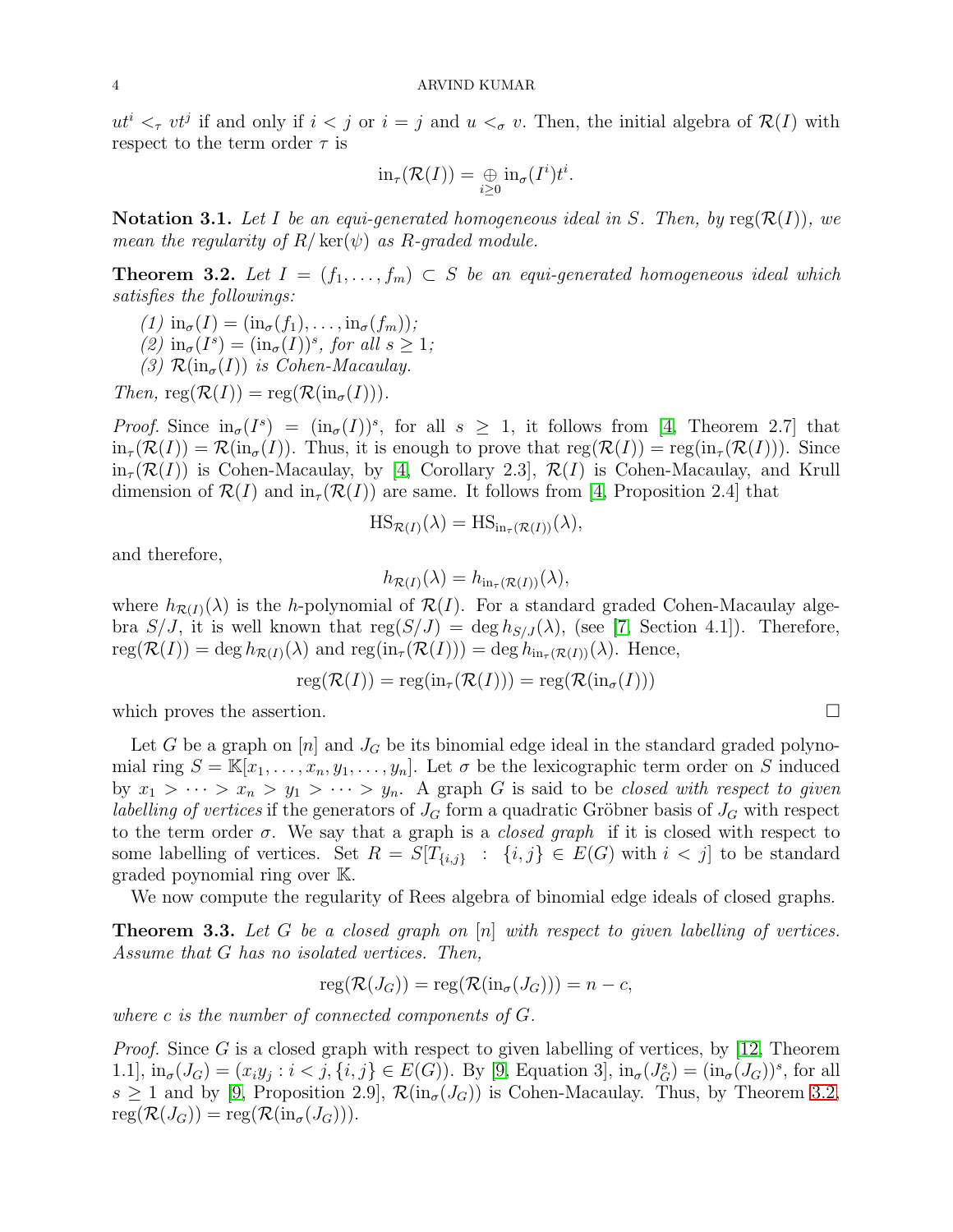First, we assume that G is connected. Let H be a graph on the vertex set  $\{x_1, \ldots, x_{n-1}\}$  $\{y_2, \ldots, y_n\}$  and edge set  $\{\{x_i, y_j\} : i < j, \{i, j\} \in E(G)\}$ . It follows from [\[10,](#page-8-14) Lemma 3.3] that H is a bipartite graph and the monomial edge ideal of H is  $I(H) = \text{in}_{\sigma}(J_G)$ . By [\[8,](#page-8-8) Section 2,  $\{i, i+1\} \in E(G)$  for  $1 \le i \le n-1$ , therefore  $\{\{x_i, y_{i+1}\} : 1 \le i \le n-1\} \subset E(H)$ is a perfect matching of H. Therefore, by [\[3,](#page-7-4) Theorem 4.2],  $reg(R(I(H))) = mat(H) = n-1$ , where mat(H) is the matching number of H. Thus,  $reg(\mathcal{R}(J_G)) = reg(\mathcal{R}(in_{\sigma}(J_G))) = n - 1$ .

Now, assume that G is not connected. Let  $G_1, \ldots, G_c$  be the connected components of G. For each  $1 \leq k \leq c$ , let  $H_k$  be the bipartite graph such that  $I(H_k) = \text{in}_{\sigma}(J_{G_k})$ . Then,  $H = H_1 \sqcup \cdots \sqcup H_k$  is a bipartite graph with a perfect matching of size  $n - c$ . By virtue of [\[3,](#page-7-4) Theorem 4.2], we have  $reg(R(I(H))) = mat(H) = n - c$ . Hence,  $reg(R(J_G)) =$  $\operatorname{reg}(\mathcal{R}(\operatorname{in}_{\sigma}(J_G))) = n - c.$ 

<span id="page-4-0"></span>Corollary 3.4. *Let* G *be a closed graph on* [n]*. Assume that* G *has no isolated vertices. Then,* reg( $\mathcal{R}(J_G)$ ) = n – c, where c is the number of connected components of G.

Now, we obtain a lower bound for the regularity of Rees algebra of binomial edge ideals.

Theorem 3.5. *Let* G *be a graph on* [n]*. If* H *is an induced subgraph of* G*, then*

 $reg(\mathcal{R}(J_H)) \leq reg(\mathcal{R}(J_G)).$ 

*In particular,*  $\ell(G) \leq \text{reg}(\mathcal{R}(J_G))$ *, where*  $\ell(G)$  *is the length of a longest induced path in G.* 

*Proof.* Let H be an induced subgraph of G. It follows from the proof of [\[15,](#page-8-15) Proposition 3.3] that  $J_H^s = J_G^s \cap S_H$ , where  $S_H = \mathbb{K}[x_j, y_j : j \in V(H)]$ . Therefore, for every  $i \geq 0$ ,  $J_H^i t^i = J_G^i t^i \cap S_H[t]$ . Then,  $\mathcal{R}(J_G) \cap S_H[t] = (\bigoplus_{i \geq 0} J_G^i t^i) \cap S_H[t] = \bigoplus_{i \geq 0}$  $(J_G^i t^i \cap S_H[t]) =$  $\bigoplus_{i\geq 0} J_H^i t^i = \mathcal{R}(J_H)$ . Thus,  $\mathcal{R}(J_H)$  is a K-subalgebra of  $\mathcal{R}(J_G)$ . Set  $R_H = S_H[T_{\{i,j\}}: \{i,j\} \in$  $E(H)$  with  $i < j$ . Let  $I_1$  and  $I_2$  be ideals of R and  $R_H$ , respectively such that  $R/I_1 \simeq \mathcal{R}(J_G)$ , and  $R_H/I_2 \simeq \mathcal{R}(J_H)$ . Now, define  $\pi : R/I_1 \to R_H/I_2$  as  $\pi(\overline{x}_j) = \pi(\overline{y}_j) = 0$  if  $j \notin V(H)$ ,  $\pi(\overline{x}_j) = \overline{x}_j, \pi(\overline{y}_j) = \overline{y}_j \text{ if } j \in V(H), \pi(T_{\{i,j\}}) = 0 \text{ if } \{i,j\} \notin E(H), \text{ and } \pi(T_{\{i,j\}}) = T_{\{i,j\}}$ if  $\{i, j\} \in E(H)$ . Consider,  $R_H/I_2 \xrightarrow{i} R/I_1 \xrightarrow{\pi} R_H/I_2$ . Then,  $\pi \circ i$  is identity on  $R_H/I_2$ , and hence,  $R_H/I_2$  is an algebra retract of  $R/I_1$ . It follows from [\[21,](#page-8-16) Corollary 2.5] that  $\text{reg}(R_H/I_2) \leq \text{reg}(R/I_1)$ . Hence,  $\text{reg}(\mathcal{R}(J_H)) \leq \text{reg}(\mathcal{R}(J_G))$ .

Let  $H$  be a longest induced path of  $G$ . Then,  $H$  is an induced path of  $G$ . Since  $H$  is a closed graph, by Corollary [3.4,](#page-4-0)  $reg(\mathcal{R}(J_H)) = |V(H)| - 1 = \ell(G)$ . Hence,  $reg(\mathcal{R}(J_G)) \geq \ell(G)$ .  $\Box$ 

We now move on to study a Sagbi basis for  $\mathcal{R}(J_G)$ , and using that we study some of algebraic properties of  $\mathcal{R}(J_G)$  via algebraic properties of  $\text{in}_{\tau}(\mathcal{R}(J_G))$ .

<span id="page-4-1"></span>Theorem 3.6. *Let* G *be a closed graph on* [n] *with respect to given labelling of vertices. Then,*  $\text{in}_{\tau}(\mathcal{R}(J_G)) = \mathcal{R}(\text{in}_{\sigma}(J_G))$  and reltype $(J_G) \leq 2$ . Moreover, the set  $\{x_i, y_i : 1 \leq i \leq n\}$  $n\} \cup \{f_{e}t : e \in E(G)\}\$ is a Sagbi basis of  $\mathcal{R}(J_G)$  with respect to term order  $\tau$ .

*Proof.* Let H be the graph constructed in the proof of Theorem [3.3,](#page-3-1) i.e.  $I(H) = \text{in}_{\sigma}(J_G)$ . By [\[9,](#page-8-11) Equation 3], we have  $\text{in}_{\sigma}(J_{G}^{s}) = (\text{in}_{\sigma}(J_{G}))^{s}$ , for all  $s \geq 1$ . Now, [\[4,](#page-7-3) Theorem 2.7] yields that  $\text{in}_{\tau}(\mathcal{R}(J_G)) = \mathcal{R}(\text{in}_{\sigma}(J_G))$ . By [\[10,](#page-8-14) Lemma 3.3], H is a bipartite graph and every induced cycle in H has length 4. Consequently,  $\mathcal{F}(\text{in}_{\sigma}(J_G))$  is a Koszul algebra, by [\[22,](#page-8-17) Theorem 1. Therefore, the defining ideal of  $\mathcal{F}(\text{in}_{\sigma}(J_G))$  is generated in degree at most two. It follows from [\[28,](#page-8-18) Theorem 3.1] that  $\mathcal{R}(\text{in}_{\sigma}(J_G))$  is of fiber type. Thus, reltype $(\text{in}_{\sigma}(J_G)) \leq 2$ , and hence, by [\[4,](#page-7-3) Corollary 2.8], reltype( $J_G$ )  $\leq$  2. Since  $\text{in}_{\tau}(\mathcal{R}(J_G)) = \mathcal{R}(\text{in}_{\sigma}(J_G))$  and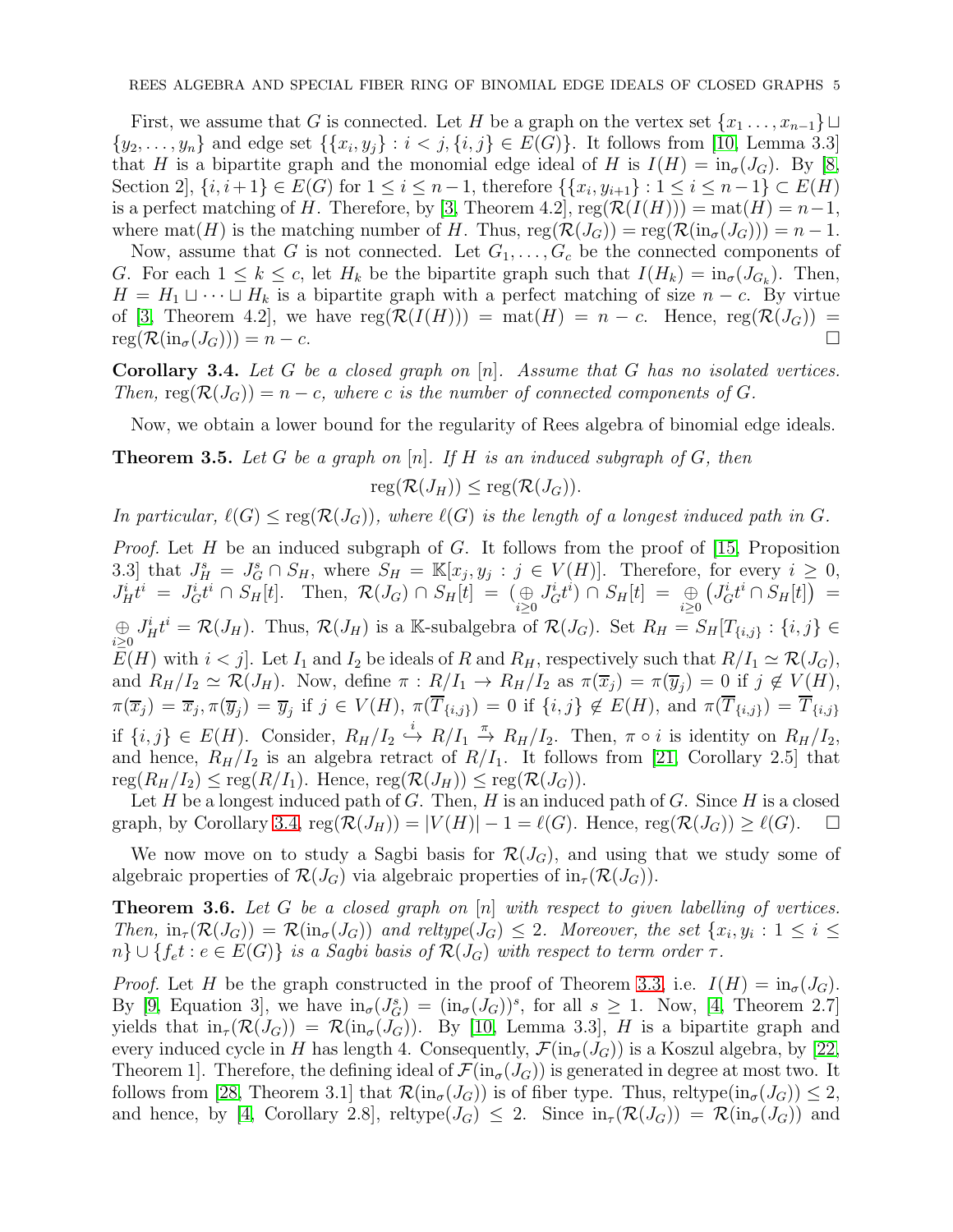$\{x_i, y_i : 1 \le i \le n\} \cup \{\text{in}_{\sigma}(f_e)t : e \in E(G)\}\$  generate  $\mathcal{R}(\text{in}_{\sigma}(J_G))$  as K-algebra, the set  ${x_i, y_i : 1 \le i \le n} \cup \{f_e t : e \in E(G)\}$  is a Sagbi basis of  $\mathcal{R}(J_G)$ .

We have seen in the above theorem that binomial edge ideals of closed graphs are of quadratic type. Now, we characterize linear type closed graphs.

Corollary 3.7. *Let* G *be a closed graph on* [n] *with respect to given labelling of vertices. Then,*  $J_G$  *is of linear type if and only if* G *is a*  $K_4$ -free graph.

*Proof.* Assume that  $J_G$  is of linear type. By [\[19,](#page-8-12) Proposition 5.7], G is a  $K_4$ -free graph. Conversely, we assume that G is a  $K_4$ -free graph. Let H be the graph constructed in the proof of Theorem [3.3,](#page-3-1) i.e.  $I(H) = \text{in}_{\sigma}(J_G)$ . Then, H is a forest. By [\[28,](#page-8-18) Corollary 3.2],  $\text{in}_{\sigma}(J_G)$  is of linear type, and hence, by [\[4,](#page-7-3) Corollary 2.8],  $J_G$  is of linear type.

**Theorem 3.8.** Let G be a closed graph on  $[n]$ . If char( $\mathbb{K}$ ) = 0, then  $\mathcal{R}(J_G)$  has rational *singularities, and if char*( $\mathbb{K}$ ) > 0*, then*  $\mathcal{R}(J_G)$  *is* F-rational. In particular,  $\mathcal{R}(J_G)$  *is a Cohen-Macaulay normal domain.*

*Proof.* Assume, without loss of generality, that G is closed with respect to given labelling of vertices. Let H be the graph constructed in the proof of Theorem [3.3,](#page-3-1) i.e.  $I(H) = \text{in}_{\sigma}(J_G)$ . By  $[10, \text{Lemma } 3.3], H$  is a bipartite graph. It follows from  $[27, \text{ Corollary } 5.3, \text{ Theorem } 3.3]$ 5.9] that  $\mathcal{R}(\text{in}_{\sigma}(J_G))$  is a Cohen-Macaulay normal domain. Now, Theorem [3.6](#page-4-1) yields that  $\lim_{\tau} (\mathcal{R}(J_G)) = \mathcal{R}(\text{in}_{\sigma}(J_G))$ . Thus,  $\lim_{\tau} (\mathcal{R}(J_G))$  is a Cohen-Macaulay normal domain. Hence, the assertion follows from [\[4,](#page-7-3) Corollary 2.3].

## 4. Special fiber ring of binomial edge ideals of closed graphs

In this section, we study the special fiber ring of binomial edge ideals of closed graphs. We begin with definitions. Let  $\mathfrak m$  denote the unique homogeneous maximal ideal of S. The *special fiber ring* of a homogeneous ideal *I* is the ring  $\mathcal{F}(I) = \mathcal{R}(I)/\mathfrak{m}\mathcal{R}(I) \cong \bigoplus_{k\geq 0} I^k/\mathfrak{m}I^k$ .

The *analytic spread* of I is the Krull dimension of  $\mathcal{F}(I)$ , and it is denoted by  $\ell(I)$ .

<span id="page-5-0"></span>Theorem 4.1. *Let* G *be a connected closed graph on* [n]*. Then,*

*(1)*  $\mathcal{F}(J_G)$  *is a Koszul algebra.* 

- (2) if char( $\mathbb{K}$ ) = 0*, then*  $\mathcal{F}(J_G)$  *has rational singularities.*
- *(3)* if char( $\mathbb{K}$ ) > 0*, then*  $\mathcal{F}(J_G)$  *is F*-rational.
- $(4)$   $\mathcal{F}(J_G)$  *is a Cohen-Macaulay normal domain.*
- (5)  $\ell(J_G) = 2n r 2$ , where r is the number of indecomposable components of G.
- *(6)*  $\ell(J_G) = |E(G)|$  *if and only if*  $\omega(G) \leq 3$ *.*

*Proof.* Assume, without loss of generality, that G is closed with respect to given labelling of vertices. By [\[9,](#page-8-11) Theorem 2.10],  $\{f_e : e \in E(G)\}$  is a Sagbi basis of the K-algebra  $\mathcal{F}(J_G)$  with respect to the term order  $\sigma$  on S, i.e.,

$$
\mathrm{in}_{\sigma}(\mathcal{F}(J_G)) = \mathcal{F}(\mathrm{in}_{\sigma}(J_G)).
$$

(1) Let H be the graph constructed in the proof of Theorem [3.3,](#page-3-1) i.e.  $I(H) = \text{in}_{\sigma}(J_G)$ . It follows from [\[10,](#page-8-14) Lemma 3.3] that H is a bipartite graph and every induced cycle in H has length 4. Thus, by [\[22,](#page-8-17) Theorem 1],  $\mathcal{F}(\text{in}_{\sigma}(J_G))$  is a Koszul algebra. Hence, by [\[4,](#page-7-3) Corollary 2.6,  $\mathcal{F}(J_G)$  is a Koszul algebra.

 $(2-4)$  By [\[23,](#page-8-20) Corollary 1.3],  $\mathcal{F}(\text{in}_{\sigma}(J_G))$  is normal. Now, the assertion follows from [\[4,](#page-7-3) Corollary 2.3].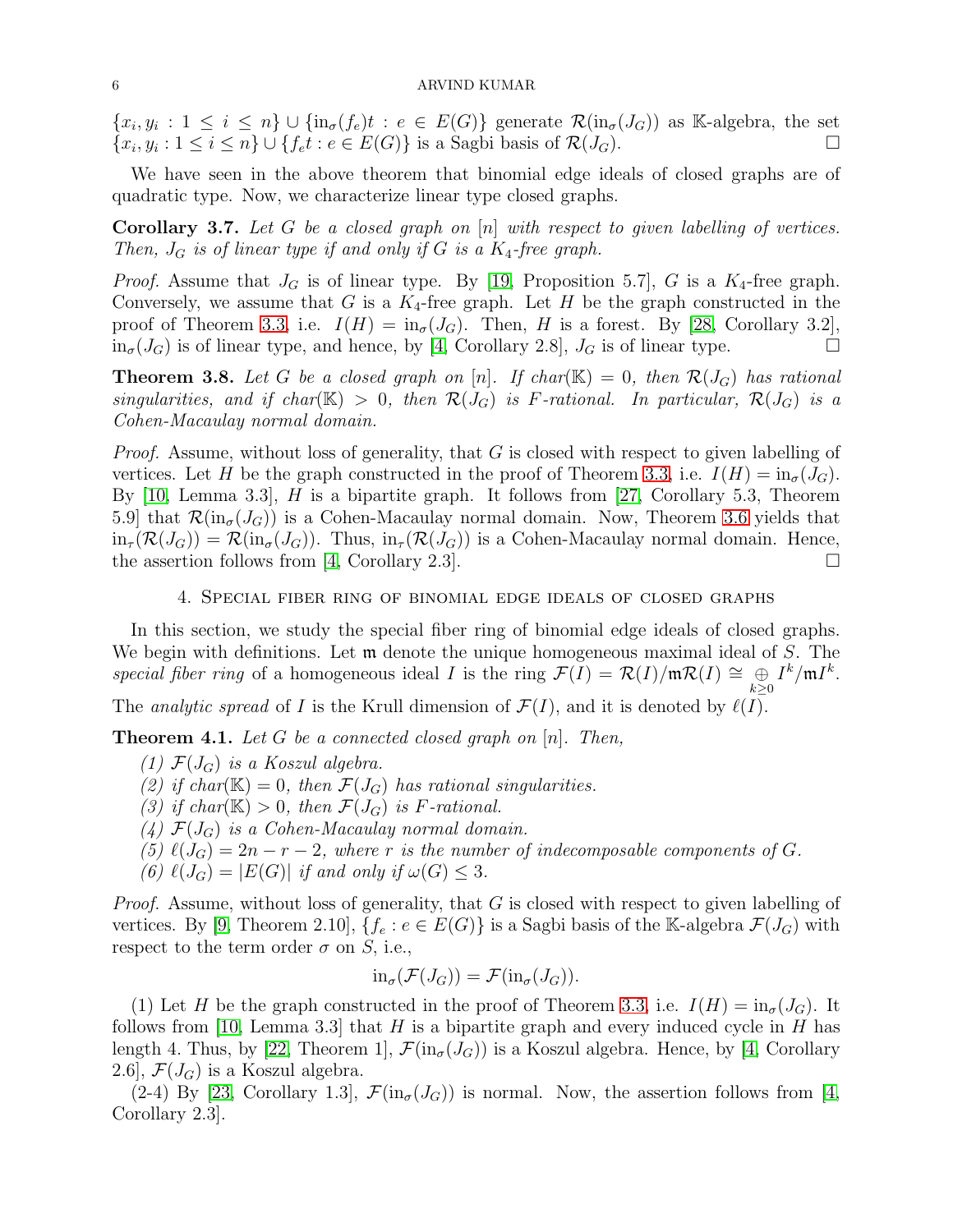(5) By [\[4,](#page-7-3) Proposition 2.4],  $\ell(J_G) = \ell(\text{in}_{\sigma}(J_G))$ . Therefore, it is enough to find  $\ell(\text{in}_{\sigma}(J_G))$ . Let  $G_1, \ldots, G_r$  be the indecomposable components of G. Note that  $H = H_1 \sqcup \ldots \sqcup H_r$ , where  $H_k$  is the connected bipartite graph such that  $I(H_k) = \text{in}_{\sigma}(J_{G_k})$ . Then,  $\mathcal{F}(I(H)) =$  $\mathcal{F}(I(H_1))\otimes_{\mathbb{K}}\cdots\otimes_{\mathbb{K}}\mathcal{F}(I(H_r))$ . It follows from [\[28,](#page-8-18) Lemma 3.1, Proposition 3.2] that  $\ell(I(H))=$  $\sum_{r}$  $i=1$  $|V(H_i)| - r = \sum_{i=1}^{r}$  $i=1$  $(2|V(G_i)|-2)-r=2\sum^{r}$  $i=1$  $|V(G_i)| - 3r = 2(n+r-1) - 3r = 2n-r-2.$ (6) Note that H is a forest if and only if  $\omega(G) \leq 3$ . If  $\omega(G) \leq 3$ , then H is a forest,

and therefore,  $\ell(J_G) = \ell(I(H)) = |V(H)| - r = |E(H)| = |E(G)|$ . If  $\omega(G) \geq 4$ , then H is not a forest, and therefore,  $\ell(J_G) = \ell(I(H)) = |V(H)| - r < |E(H)| = |E(G)|$ . Hence, the assertion follows.

As an immediate consequence, we obtain the following:

**Corollary 4.2.** *Let*  $G = G_1 \sqcup \cdots \sqcup G_c$  *be a closed graph on* [n]. *Then,* 

- *(1)*  $\mathcal{F}(J_G)$  *is a Koszul algebra.*
- (2) if char( $\mathbb{K}$ ) = 0*, then*  $\mathcal{F}(J_G)$  *has rational singularities.*
- *(3)* if char( $\mathbb{K}$ ) > 0*, then*  $\mathcal{F}(J_G)$  *is F*-rational.
- $(4)$   $\mathcal{F}(J_G)$  *is a Cohen-Macaulay normal domain.*
- (5)  $\ell(J_G) = 2n r 2c$ , where r is the number of indecomposable components of G.
- *(6)*  $\ell(J_G) = |E(G)|$  *if and only if*  $\omega(G) \leq 3$ *.*

*Proof.* The assertion follows from the fact that  $\mathcal{F}(J_G) = \mathcal{F}(J_{G_1}) \otimes_{\mathbb{K}} \cdots \otimes_{\mathbb{K}} \mathcal{F}(J_{G_c})$ , and by Theorem [4.1.](#page-5-0)  $\Box$ 

We now obtain an upper bound for the regularity of special fiber ring of binomial edge ideals of closed graphs. Let  $\{f_1, \ldots, f_m\}$  be a minimal homogeneous generating set of an equi-generated homogeneous ideal I, and  $Q = \mathbb{K}[t_1, \ldots, t_m]$  be a standard graded polynomial ring over K. Let  $\phi: Q \to S$  be the K-algebra homomorphism given by  $\phi(t_i) = f_i$  for all i. Then,  $Q/\text{ker}(\phi) \simeq \text{Im}(\phi) = \mathcal{F}(I)$ , where  $\text{ker}(\phi)$  is a homogeneous ideal of Q and it is called the *defining ideal* of  $\mathcal{F}(I)$ .

**Notation 4.3.** Let I be an equi-generated homogeneous ideal in S. Then, by  $reg(\mathcal{F}(I))$ , we *mean the regularity of*  $Q$ / $\ker(\phi)$  *as*  $Q$ -graded module.

<span id="page-6-0"></span>Theorem 4.4. *Let* G *be a closed graph on* [n] *with respect to given labelling of vertices. Assume that* G *has no isolated vertices. Then,*  $reg(\mathcal{F}(J_G)) = reg(\mathcal{F}(in_{\sigma}(J_G))) \leq n - 2c$ , *where* c *is the number of components of* G*.*

*Proof.* First, we assume that G is a connected graph. It follows from the proof of Theorem [4.1](#page-5-0) that  $\mathcal{F}(J_G)$  and  $\mathcal{F}(\text{in}_{\sigma}(J_G))$  are Cohen-Macaulay, and  $\ell(\mathcal{F}(J_G)) = \ell(\mathcal{F}(\text{in}_{\sigma}(J_G)))$ . By [\[9,](#page-8-11) Theorem 2.10,  $\text{in}_{\sigma}(\mathcal{F}(J_G)) = \mathcal{F}(\text{in}_{\sigma}(J_G))$ . Now, it follows from [\[4,](#page-7-3) Proposition 2.4] that

$$
HS_{\mathcal{F}(J_G)}(\lambda) = HS_{\text{in}_{\sigma}(\mathcal{F}(J_G))}(\lambda) = HS_{\mathcal{F}(\text{in}_{\sigma}(J_G))}(\lambda),
$$

and therefore,

$$
h_{\mathcal{F}(J_G)}(\lambda) = h_{\mathcal{F}(\text{in}_{\sigma}(J_G))}(\lambda).
$$

Thus,  $\text{reg}(\mathcal{F}(J_G)) = \text{deg } h_{\mathcal{F}(J_G)}(\lambda) = \text{deg } h_{\mathcal{F}(\text{in}_{\sigma}(J_G))}(\lambda) = \text{reg}(\mathcal{F}(\text{in}_{\sigma}(J_G))).$ 

Let H be the graph constructed in the proof of Theorem [3.3,](#page-3-1) i.e.  $I(H) = \text{in}_{\sigma}(J_G)$ . Now, it follows from [\[11,](#page-8-21) Theorem 1] that  $reg(\mathcal{F}(I(H))) \leq mat(H) - 1 = n - 2$ , as  $\{\{x_i, y_{i+1}\}$ :  $1 \leq i \leq n-1$  is a perfect matching of H. Hence,  $reg(\mathcal{F}(J_G)) \leq n-2$ .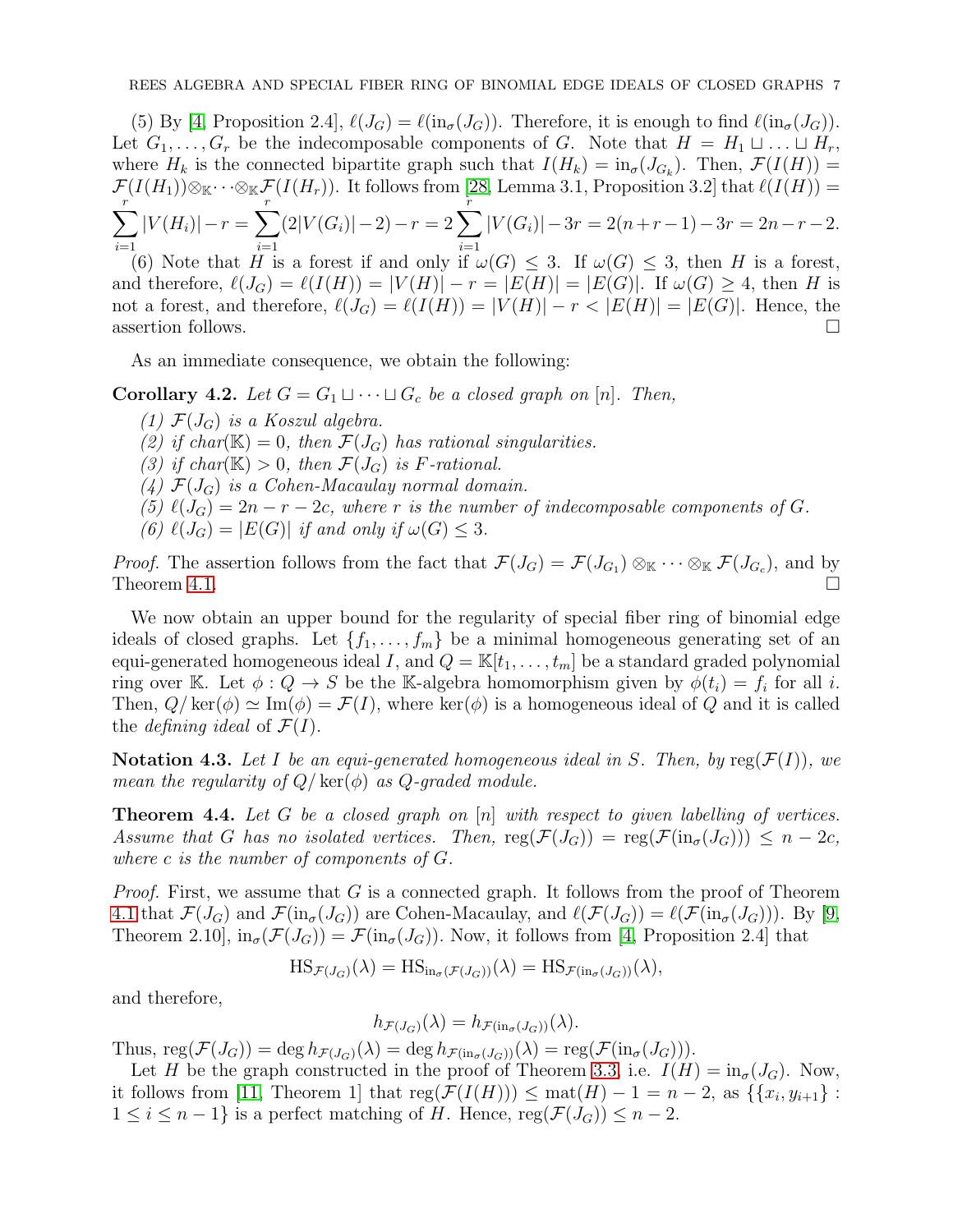Now, let 
$$
G = G_1 \sqcup \cdots \sqcup G_c
$$
. Then,  $\mathcal{F}(J_G) = \mathcal{F}(J_{G_1}) \otimes_{\mathbb{K}} \cdots \otimes_{\mathbb{K}} \mathcal{F}(J_{G_c})$ , and  $\mathcal{F}(\text{in}_{\sigma}(J_G)) = \mathcal{F}(\text{in}_{\sigma}(J_{G_1})) \otimes_{\mathbb{K}} \cdots \otimes_{\mathbb{K}} \mathcal{F}(\text{in}_{\sigma}(J_{G_c}))$  which implies that  $\text{reg}(\mathcal{F}(J_G)) = \sum_{i=1}^c \text{reg}(\mathcal{F}(J_{G_i})) = \sum_{i=1}^c \text{reg}(\mathcal{F}(\text{in}_{\sigma}(J_{G_i}))) = \text{reg}(\mathcal{F}(\text{in}_{\sigma}(J_G)))$ . Thus,  $\text{reg}(\mathcal{F}(J_G)) = \text{reg}(\text{in}_{\sigma}(J_G)) \leq \sum_{i=1}^c (|V(G_i)| - 2) = n - 2c$ . Hence, the assertion follows.

As an immediate consequence, we obtain the following:

Corollary 4.5. *Let* G *be a closed graph on* [n]*. Assume that* G *has no isolated vertices. Then,*  $reg(\mathcal{F}(J_G)) \leq n-2c$ , where c is the number of connected components of G.

Now, we obtain a lower bound for the regularity of special fiber ring of binomial edge ideals.

Theorem 4.6. *Let* G *be a graph on* [n]*. If* H *is an induced subgraph of* G*, then*  $\text{reg}(\mathcal{F}(J_H)) \leq \text{reg}(\mathcal{F}(J_G)).$ 

*In particular,*  $reg(\mathcal{F}(J_G)) \geq \omega(G) - 2$  *if*  $\omega(G) > 4$ *.* 

*Proof.* Let H be an induced subgraph of G. Clearly,  $\mathcal{F}(J_H)$  is a K-subalgebra of  $\mathcal{F}(J_G)$ . Set  $R_1 = \mathbb{K}[T_{\{i,j\}} : \{i,j\} \in E(H) \text{ with } i < j] \text{ and } R_2 = \mathbb{K}[T_{\{i,j\}} : \{i,j\} \in E(G) \text{ with } i < j].$  Let I<sub>1</sub> and I<sub>2</sub> be ideals of  $R_1$  and  $R_2$ , respectively such that  $R_1/I_1 \simeq \mathcal{F}(J_H)$ , and  $R_2/I_2 \simeq \mathcal{F}(J_G)$ . Now, define  $\pi: R_2/I_2 \to R_1/I_1$  as  $\pi(\overline{T}_{\{i,j\}}) = 0$  if  $\{i,j\} \notin E(H)$ , and  $\pi(\overline{T}_{\{i,j\}}) = \overline{T}_{\{i,j\}}$  if  $\{i,j\} \in E(H)$ . Consider,  $R_1/I_1 \stackrel{i}{\hookrightarrow} R_2/I_2 \stackrel{\pi}{\to} R_1/I_1$ . Then,  $\pi \circ i$  is identity on  $R_1/I_1$ , and hence,  $R_1/I_1$  is an algebra retract of  $R_2/I_2$ . It follows from [\[21,](#page-8-16) Corollary 2.5] that  $\text{reg}(R_1/I_1) \leq \text{reg}(R_2/I_2)$ . Hence,  $\text{reg}(\mathcal{F}(J_H)) \leq \text{reg}(\mathcal{F}(J_G))$ .

Assume that  $\omega(G) \geq 4$ . Let H be a clique of G such that  $\omega(G) = |V(H)|$ . Then, H is an induced subgraph of  $G$ . Since  $H$  is a complete graph,  $H$  is closed with respect to the given labelling of vertices. By Theorem [4.4,](#page-6-0)  $reg(\mathcal{F}(J_H)) = reg(\mathcal{F}(in_{\sigma}(J_H)))$ . Now, it follows from [\[5,](#page-7-5) Proposition 5.7] that  $reg(\mathcal{F}(\text{in}_{\sigma}(J_H))) = |V(H)| - 2 = \omega(G) - 2$ . Hence,  $reg(\mathcal{F}(J_G)) \ge \omega(G) - 2.$ 

Acknowledgements: The author sincerely thanks Prof. Viviana Ene for valuable comments and suggestions. The author also wishes to express his sincere gratitude to the anonymous referees for useful comments.

### **REFERENCES**

- <span id="page-7-1"></span>[1] Davide Bolognini, Antonio Macchia, and Francesco Strazzanti. Binomial edge ideals of bipartite graphs. European J. Combin., 70:1–25, 2018.
- <span id="page-7-2"></span>[2] Davide Bolognini, Antonio Macchia, and Francesco Strazzanti. Cohen-Macaulay binomial edge ideals and accessible graphs. arXiv e-prints, page [arXiv:2101.03619,](http://arxiv.org/abs/2101.03619) January 2021.
- <span id="page-7-4"></span>[3] Yairon Cid-Ruiz. Regularity and Gröbner bases of the Rees algebra of edge ideals of bipartite graphs. Matematiche (Catania), 73(2):279–296, 2018.
- <span id="page-7-3"></span>[4] Aldo Conca, Jürgen Herzog, and Giuseppe Valla. Sagbi bases with applications to blow-up algebras. J. Reine Angew. Math., 474:113–138, 1996.
- <span id="page-7-5"></span>[5] Alberto Corso and Uwe Nagel. Monomial and toric ideals associated to Ferrers graphs. Trans. Amer. Math. Soc., 361(3):1371–1395, 2009.
- <span id="page-7-0"></span>[6] Marilena Crupi and Giancarlo Rinaldo. Binomial edge ideals with quadratic Gröbner bases. *Electron*. J. Combin., 18(1):Paper 211, 13, 2011.